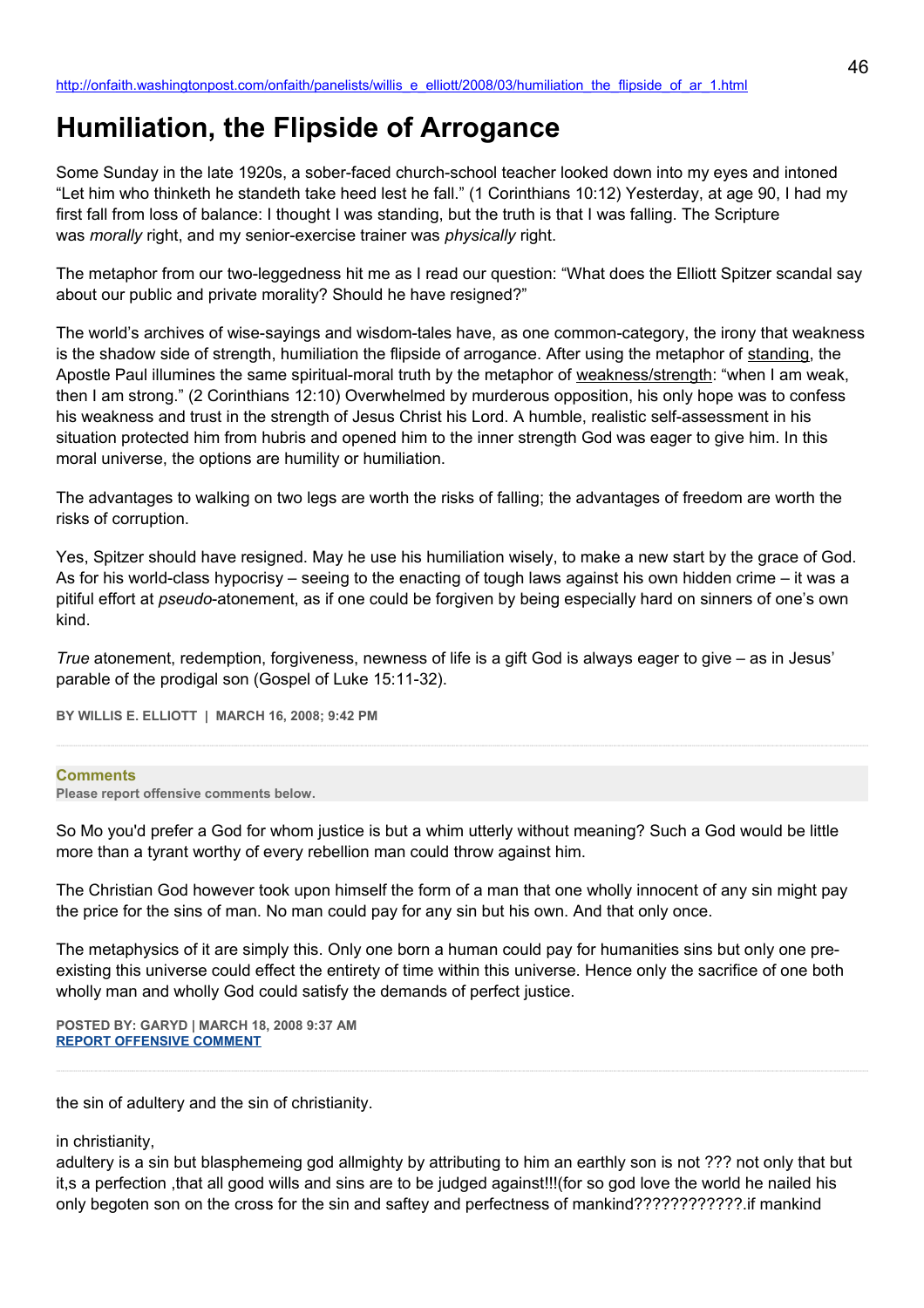doesnot make it thru the gate of the perfect

son??? then he/she is doomed and ruined and wrecked at the junk yard of sins.

the reality is ,mankind been and still sining around the clock day and night whethere the son was nailed on the cross or not, mankind still sining no mater what .mankind is mankind ,and god allmighty is god allmighty who created mankind and put in mankind a working desires that need to be fullfiled ,fullfilling the desires,the good wills and the sins of mankind need to be judged against the perfect word of the creator god who created all mankind including jesus who never claimed to be the son of god nor was crusified on the cross for the sin and saftey of mankind .

the curve and tendancey of mankind toward sin is undenyable but the question and issue is how to eliminate that and how to elevate that?what were mankind befor jesus doing?what was mankind doing befor the mythology of the cross?

this questiones was answered long time ago way befor the creation of jesus .

mankind at the inconvience of hungerness may comit the sin of stealing ,mankind at the inconvience of his lust and the lust of the society that he/she born and raised may comit the sin of adultery ,but what is the execuse of mankind when he/she deny and shirk his/her creator god who creared mankind from none.

repentance is due to the creator allforgiving god of allmankind .

**POSTED BY: MO | MARCH 18, 2008 5:26 AM [REPORT OFFENSIVE COMMENT](mailto:blogs@washingtonpost.com?subject=On%20Faith%20Panelists%20Blog%20%20%7C%20%20mo%20%20%7C%20%20Humiliation,%20the%20Flipside%20of%20Arrogance%20%20%7C%20%202810838&body=%0D%0D%0D%0D%0D================%0D?__mode=view%26_type=comment%26id=2810838%26blog_id=618)**

Less gossiping and gallivanting around in sinful practices and more learning about God: that's what is required in 2008 if we are to hallow God's name.

Let's not forget to recall that God exists for us to acknowledge Him pray fully with praise in our heart.

Let's not forget to recall that the holy Bible exists in print for us to explore it as students.

**[http://jesuschrist.bigthicketdirctory.net](http://jesuschrist.bigthicketdirctory.net/)**

www.geocities.com/holyholyholyjesus

Let's not spend our whole day trying to catch someone in the act of adultery in order to humiliate them publicly; for our mission involves working diligently to bring adulterers to Jesus Christ who can inspire them to a higher way of thinking and behaving.

Let's remember, sincere students, that Jesus Christ can cleanse adulterers too!

Enjoy God Triune's company and enjoy His holy Bible that's God's will for you and me (and don't worship chocolate ahead of Jesus Christ this Easter.

May God richly bless you; so that you stop fishing feverishly for gossip in 2008.

**POSTED BY: JOSEF SEFTON | MARCH 18, 2008 1:28 AM [REPORT OFFENSIVE COMMENT](mailto:blogs@washingtonpost.com?subject=On%20Faith%20Panelists%20Blog%20%20%7C%20%20Josef%20Sefton%20%20%7C%20%20Humiliation,%20the%20Flipside%20of%20Arrogance%20%20%7C%20%202808813&body=%0D%0D%0D%0D%0D================%0D?__mode=view%26_type=comment%26id=2808813%26blog_id=618)**

Hey, happy 90th, 'Evil Santa!' :)

That kind of longevity is probably not in the cards for me, this time around, but living that long is an achievement. Pretty sure I was built for speed, this time, not so much endurance, at least after 'compassionate conservatism' had its way with the drivetrain, but it's occurred to me that if I continue to beat expectations, I'll be among the last Americans to remember life without computers.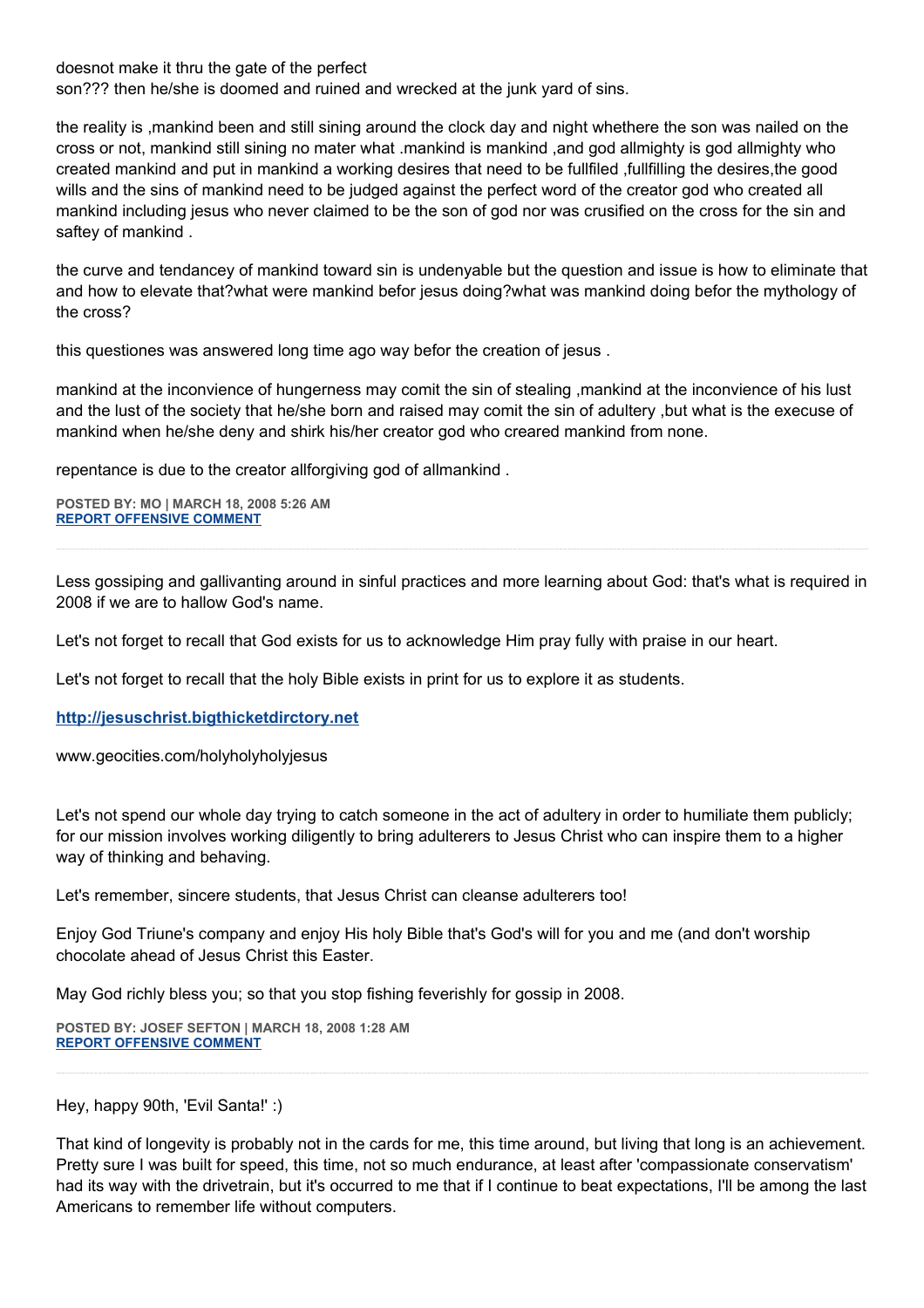Falling down isn't exactly the same kind of metaphor, for me, but I do know how it feels the moment 'Push harder' stops working, and next thing you know, you're kissing Boylston Street.

I always say gravity's the Mother's way of saying She'll have you back in any condition.

Just in case you were thinking so, there's no shame, there. That's sometimes a little hard to remember in this culture, and all, especially if frailty comes a bit earlier than usual.

But, on the topic, (yet \*another\* sex scandal, is anyone still surprised?) ...you're right to say that obsessivelypunishing the 'sinners' you most fear to be isn't healthy, let's say.

Certainly, Spitzer's little hypocritical moral crisis should \*not\* have been played out on the lives of others who may have had less privilege than he could hide behind. \*That's\* where it really has the potential to hurt people, and probably has.

To me, well, marital infidelity, presuming no arrangements were made, ..it's oathbreaking. Crusades against sex workers only make their conditions worse, in general, and a man of power hurting people for his \*own\* 'sins' is certainly unacceptable, if sadly too-common a pattern.

In these matters, the public interest must be our guide, not religion, lest this become the personal dramas of the powerful, lived out upon the lives of the disadvantaged.

**POSTED BY: PAGANPLACE | MARCH 17, 2008 4:05 PM [REPORT OFFENSIVE COMMENT](mailto:blogs@washingtonpost.com?subject=On%20Faith%20Panelists%20Blog%20%20%7C%20%20Paganplace%20%20%7C%20%20Humiliation,%20the%20Flipside%20of%20Arrogance%20%20%7C%20%202803519&body=%0D%0D%0D%0D%0D================%0D?__mode=view%26_type=comment%26id=2803519%26blog_id=618)**

Falling is the easy part as I'm sure you now know if you didn't before. I hope you managed to get back on your feet and suffered no permanent damage. That's wherein the difficulties lie.

Did I say lie? Oh yeah, almost forgot about Spitzer. Can't help but notice his final wave to the crowd of admirers is being muted by events on Wall Street. It's a shame he won't be there to prosecute the Villains or will he too manage to recover his balance. Jesus still loves him doesn't He so maybe.

The most violated of all the commandments - 11. Thou shalt not believe thy own lies.

With or without God the rule applies equally well.

**POSTED BY: BGONE | MARCH 17, 2008 12:18 PM [REPORT OFFENSIVE COMMENT](mailto:blogs@washingtonpost.com?subject=On%20Faith%20Panelists%20Blog%20%20%7C%20%20BGone%20%20%7C%20%20Humiliation,%20the%20Flipside%20of%20Arrogance%20%20%7C%20%202801314&body=%0D%0D%0D%0D%0D================%0D?__mode=view%26_type=comment%26id=2801314%26blog_id=618)**

## Casting Stones

Mr.Spitzer made a name and built a career for himself by condemning people involved in prostitution. His zero tolerance policy in such matters affected not only prostitutes but many households -- husbands wives children - were broken apart and forever changed.

He very much resembles the scribes and Pharisees who brought the woman caught in adultery to Jesus demanding the law be fulfilled - that she be stoned untill dead. These Pharisees were adulterers and deserving of a stoning themselves. So it is with this modern day scribe Mr. Spitzer, same story two thousand years apart.

**POSTED BY: 4TH WATCH | MARCH 17, 2008 10:55 AM [REPORT OFFENSIVE COMMENT](mailto:blogs@washingtonpost.com?subject=On%20Faith%20Panelists%20Blog%20%20%7C%20%204th%20watch%20%20%7C%20%20Humiliation,%20the%20Flipside%20of%20Arrogance%20%20%7C%20%202800539&body=%0D%0D%0D%0D%0D================%0D?__mode=view%26_type=comment%26id=2800539%26blog_id=618)**

"Yes, Spitzer should have resigned. May he use his humiliation wisely, to make a new start by the grace of God. As for his world-class hypocrisy – seeing to the enacting of tough laws against his own hidden crime – it was a